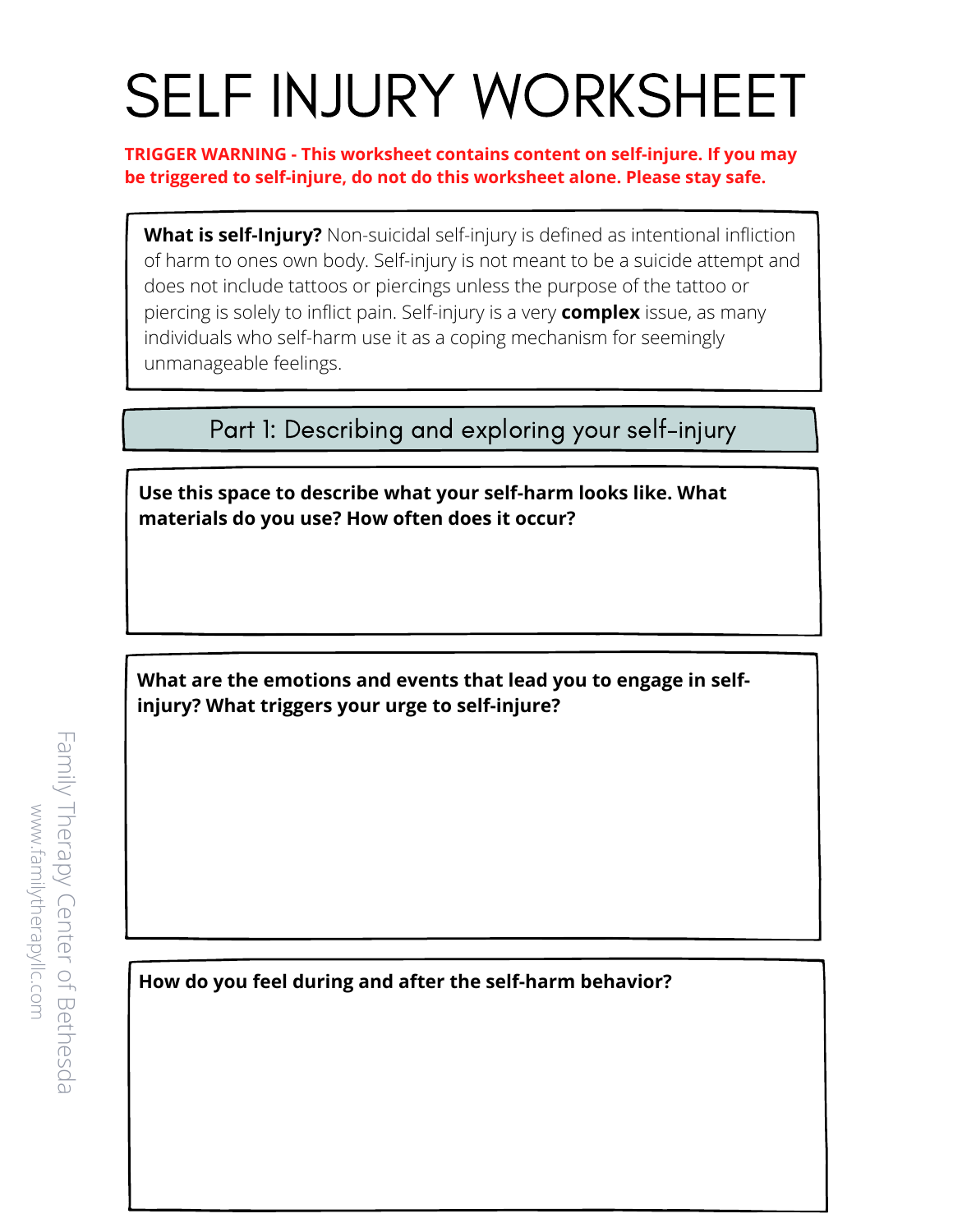**What role does self-injury play in your life? How has it affected different areas of your life (e.g. relationships, hobbies, school).**

**What are some things self-injury has kept you from experiencing?**

**What are some positive outcomes that recovering from self-injury might bring? How might recovery positively impact your life?**